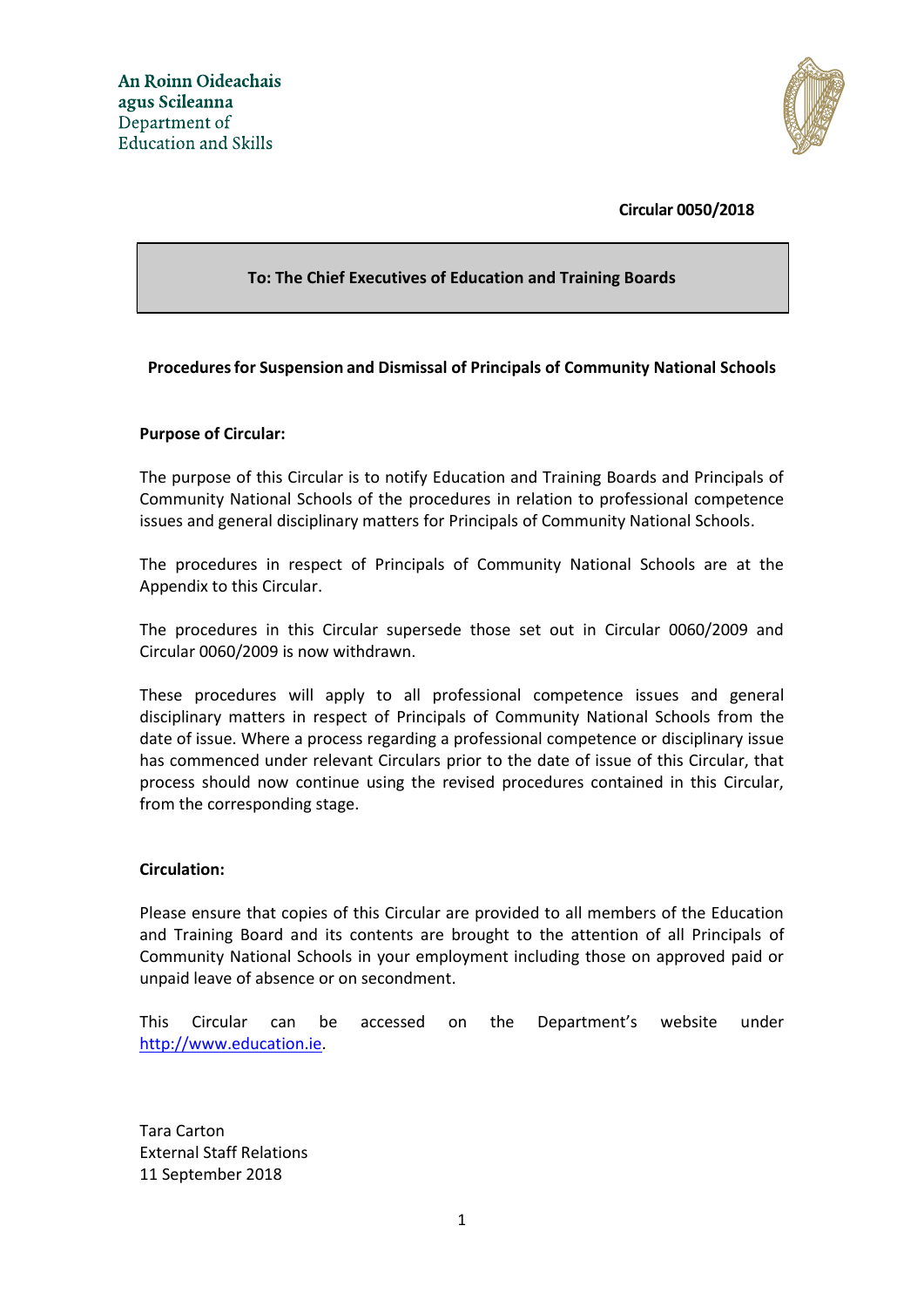### **Procedures for Suspension and Dismissal of Principals of Community National Schools**

## **1. Background – ETB Teachers and Principals**

Under the terms of the *Towards 2016* pay agreement, the existing procedures for the suspension and dismissal of teachers and Principals in VEC schools were revised and issued in 2009.

Subsequently, following the commencement of the Education and Training Boards Act 2013 and the Education (Amendment) Act 2012, the parties aligned the procedures with the provisions of those Acts. Revised disciplinary procedures for teachers and Principals employed in ETBs were issued in that context in Circular 71/2014.

### **Principals of Community National Schools**

Principals of Community National Schools were heretofore comprehended by the Revised Procedures for Suspension and Dismissal of Principals set out in Circular 60/2009, as agreed under the *Towards 2016* Agreement.

Arising from the transfer of patronage of the Community National Schools to Education and Training Boards, the parties undertook to review and revise the existing procedures and to agree new procedures to reflect the role of the Education and Training Board as the employer of staff in Community National Schools following the transfer.

While no procedures can be definitive about the range of circumstances which might give rise to the initiation of disciplinary procedures in general these are likely to be related to conduct, a threat to the health and safety of students and/or sustained failure to perform adequately the professional duties and responsibilities expected of a Principal.

The following agreed procedures provide for two separate and independent strands for Principals which should be utilised in appropriate circumstances:

- Procedures relating to professional competence issues in their role as teacher
- Procedures for Principals of Community National Schools relating to work and conduct issues in their role as Principal

The procedures are designed to deal solely with issues of employment and supersede all disciplinary procedures in existence prior to this agreement (including Circular 60/2009) in respect of Principals of Community National Schools.

Issues relating to registration are a matter for the Teaching Council.

It will be open to any of the parties to seek a review of these suspension and dismissal procedures**.**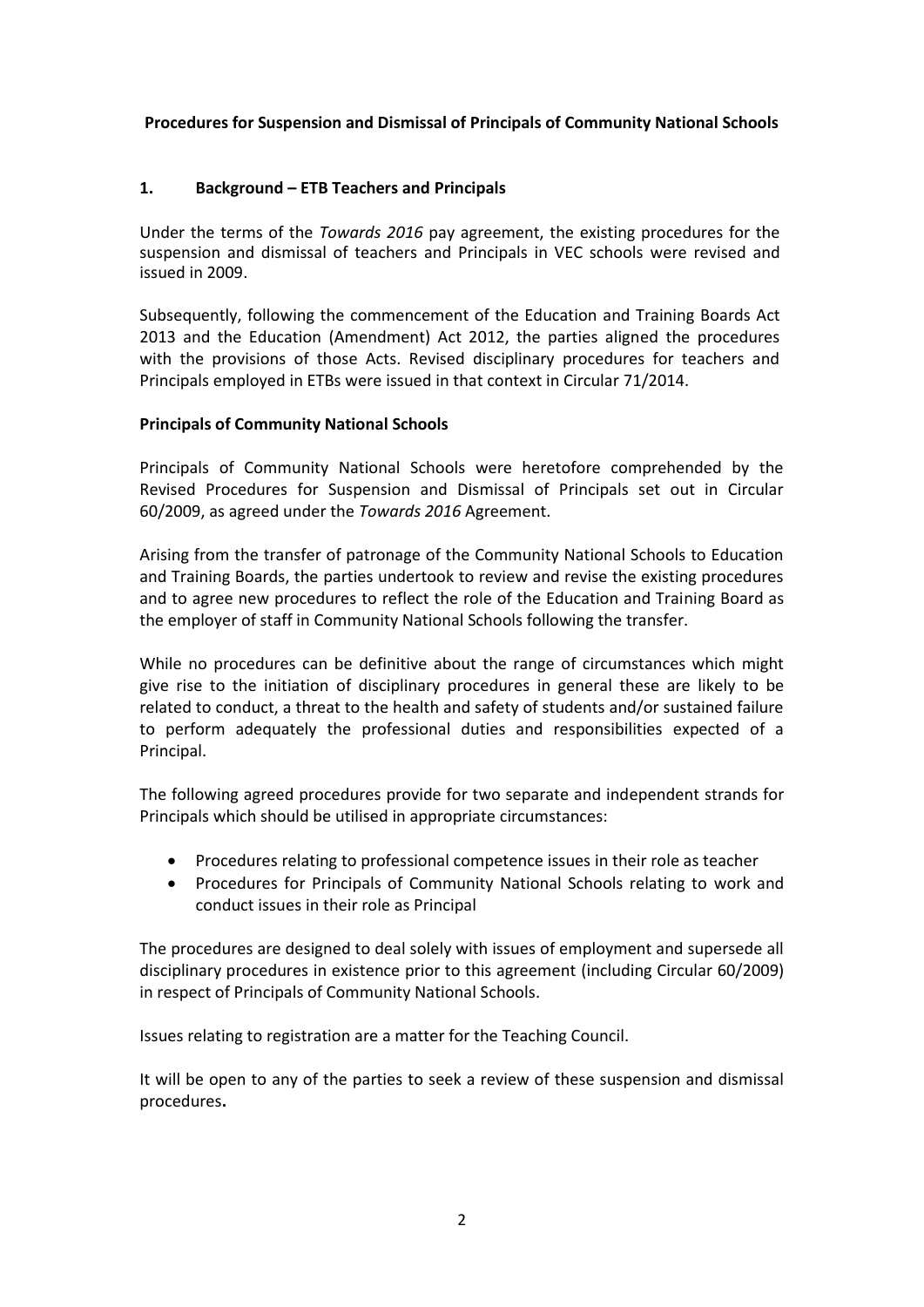## **2. General Principles underpinning these procedures**

Apart from considerations of equity and justice, the maintenance of a good industrial relations atmosphere at workplace level requires that acceptable procedures be in place and be observed. Disciplinary procedures are necessary to ensure both that discipline is maintained in the workplace and that disciplinary measures can be applied in a fair and consistent manner.

Such procedures serve a dual purpose in that they provide a framework which enables management to maintain satisfactory standards and employees to have access to procedures whereby alleged failures to comply with these standards may be fairly and sensitively addressed.

The essential elements of any procedures for dealing with disciplinary issues are that they be rational and fair, that the basis for disciplinary action is clear, that the range of penalties that can be imposed is well-defined and that an internal appeal mechanism is available.

Every Principal is personally accountable for his/her own behaviour and work performance. Early intervention at the appropriate level to address perceived inappropriate behaviour is desirable for all parties so as to minimise the risk of having to escalate sanctions as provided for in these procedures.

Every effort will be made by the employer to address alleged or perceived shortcomings in work and conduct through informal means without invoking the formal disciplinary procedure.

Where circumstances warrant, a Principal may be placed on administrative leave with full pay pending an investigation, or pending the outcome of an investigation, a disciplinary hearing/meeting or the outcome of a disciplinary hearing/meeting.

The procedures are intended to comply with the general principles of natural justice and provide:

- that there will be a presumption of innocence. No decision regarding disciplinary action can be made until a formal disciplinary meeting has been convened and the employee has been afforded the opportunity to respond to the allegations raised
- that the employee will be advised in writing in advance of a disciplinary meeting of the precise nature of the matters concerned and will be given copies of all relevant documentation. In the case of a complaint, this detail will include the source and text of the complaint as received. A complaint should be in writing
- that details of the allegations, complaints or issues of professional competence be put to the Principal concerned
- that the right of a Principal concerned to have access to and to view his/her personnel file (to include all records in relation to the Principal in hardcopy or electronic format, held by the ETB) will be fully respected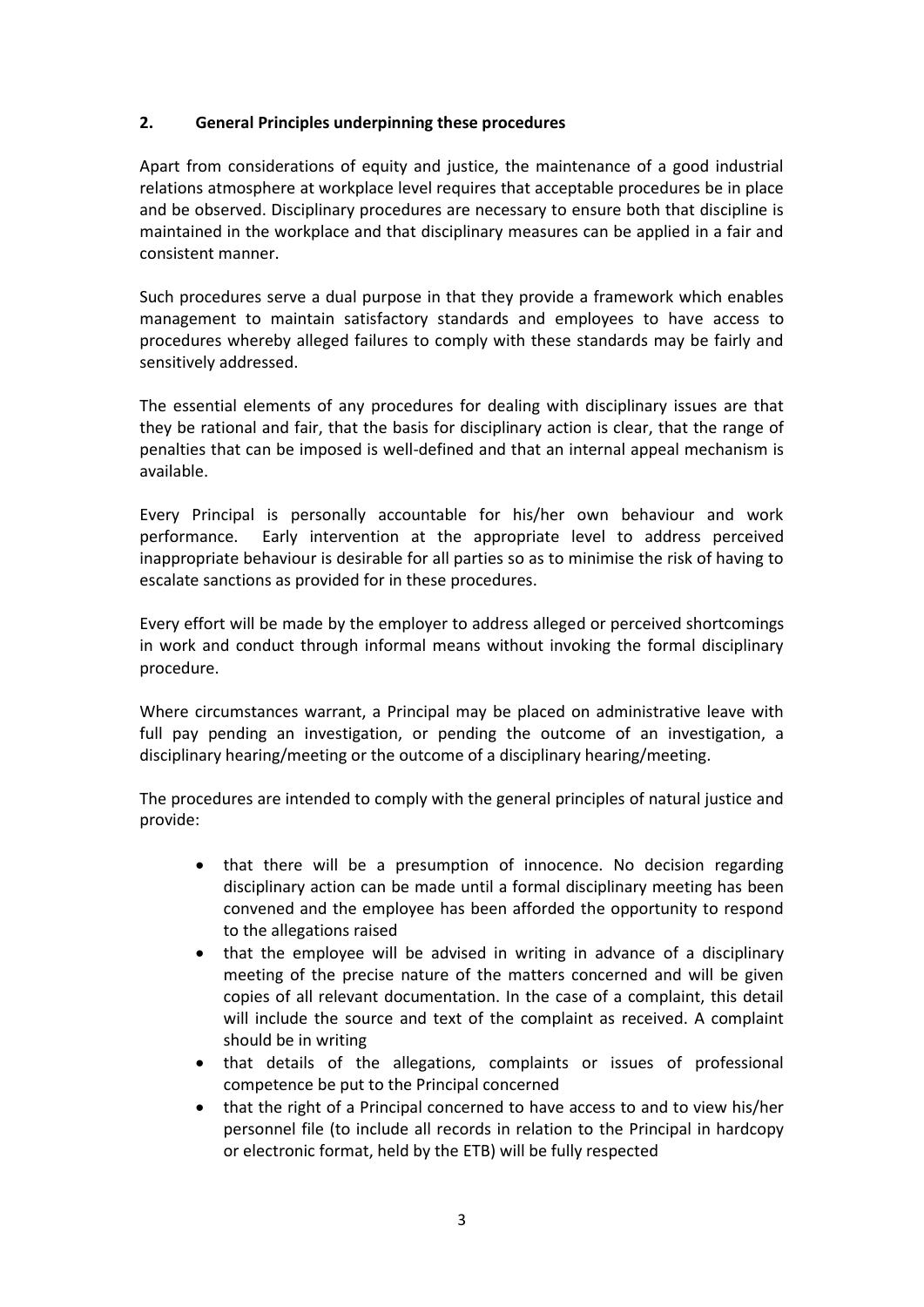- that the Principal concerned be given the opportunity to respond fully to any such allegations, complaints or issues of professional competence
- that the Principal concerned is given the opportunity to avail of representation, normally by a work colleague or trade union representative/s
- that the Principal concerned has the right to examine and challenge all evidence available and to call witnesses or persons providing such evidence for questioning
- that the Principal concerned has the right to a fair and impartial examination of the issues being investigated, taking into account the allegations or complaints themselves, the response of the Principal concerned to them, any representations made by or on behalf of the Principal concerned and any other relevant or appropriate evidence, factors or circumstances
- that the ETB, as employer, has a duty to act reasonably and fairly in all interactions with staff and to deal with issues relating to conduct or professional competence in a confidential manner which protects the dignity of the Principal
- that all matters relating to the disciplinary procedure are strictly confidential to the parties and their representatives
- that it will be considered a disciplinary offence for any person to intimidate or exert inappropriate pressure on any person who may be required to attend as a witness
- that where a decision is taken to impose a disciplinary sanction, the sanction imposed will be in proportion to the nature of the conduct/behaviour/performance that has resulted in the sanction being imposed
- that these procedures are without prejudice to the right of a Principal to have recourse to the law to protect his/her employment

In accordance with his/her executive authority provided in Section 16, Education and Training Boards Act 2013, the Chief Executive may in writing, subject to such terms and conditions as he or she considers appropriate and any directions that may be given by the Minister, delegate any of his or her functions to a specified member of staff of the board.

Reasonable and appropriate support, training and assistance will be provided. In this context, a major focus of the work of the Support Services at primary level will be the provision of appropriate advice and assistance to management and Principals in the formulation of improvement plans and, where relevant, in their implementation. Arrangements will also be put in place to provide for the timely accessing of those services as required.

In addition, school management may seek advice, where required, from the relevant management bodies on issues relevant to the operation of these agreed procedures*.*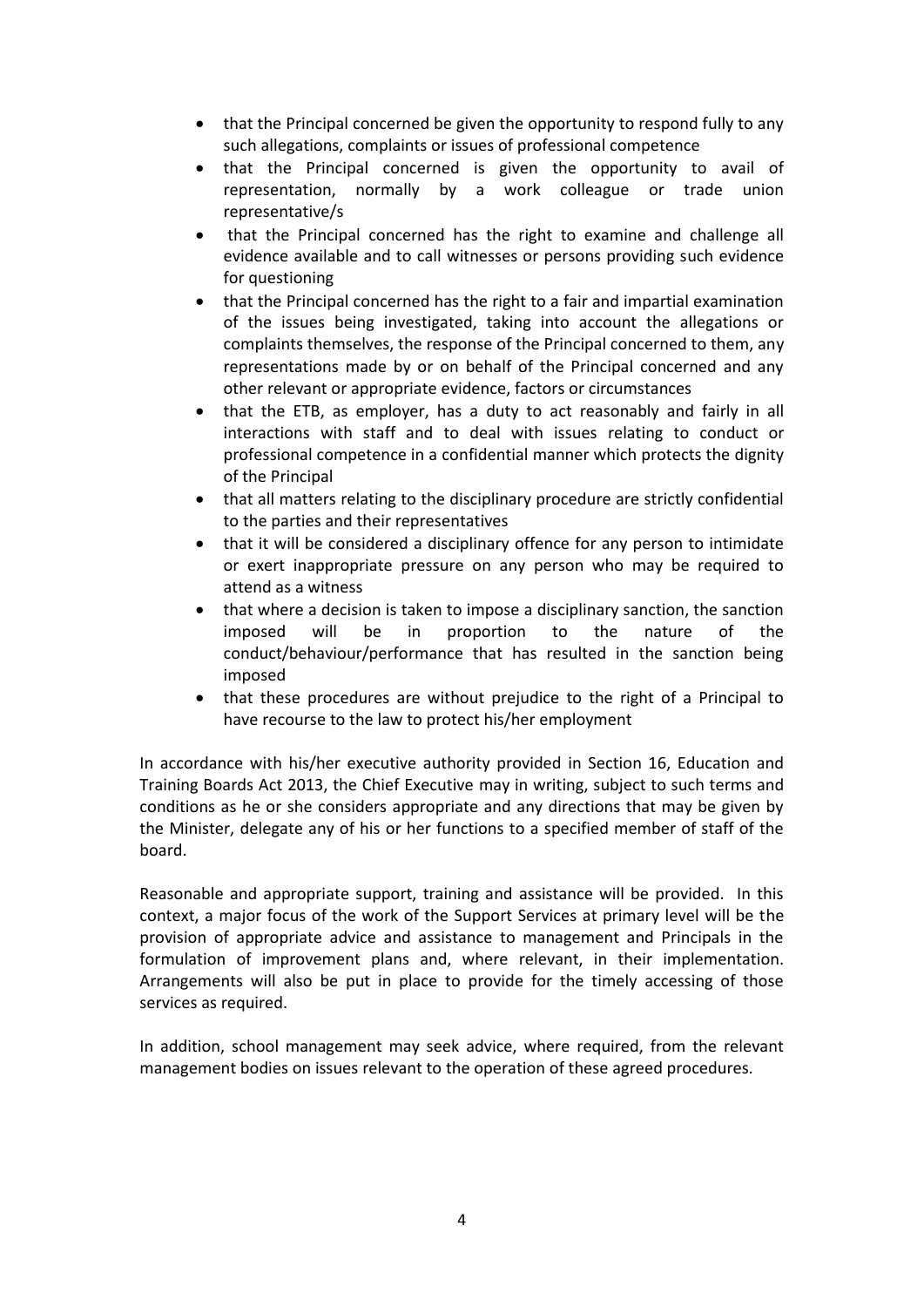# **Procedure for Principals of Community National Schools relating to professional competence issues in their role as teacher**

#### **Preamble**

As is the norm with any profession it is a matter for the individual Principal in his/her role as teacher, in the first instance, to maintain appropriate standards of teaching and to personally address competence issues if and when they arise. Furthermore, it is a Principal's responsibility and obligation to ensure that he or she avails fully of all opportunities of assistance towards remediation of professional competence issues.

In this context, it is fully accepted that a significant majority of teaching principals discharge their duties in a competent and efficient way and provide a service in line with the best traditions of teaching. Accordingly, any process geared to address matters of professional competence is aimed at a minority of individuals within the profession. It is also the case that any such process must recognise the reality that professional competence issues are often of a transient nature and may have their origin in issues of a personal or professional nature which are of relatively short time duration.

There may be instances where concerns are raised regarding a Principal's professional competence through parental complaints. In such cases, the concerns will normally be addressed in the first instance in accordance with agreed complaint procedures.

The CE/nominee will consider the nature of the complaint before determining whether the issue falls to be considered under the procedures relating to work or conduct.

It follows that the approach to dealing with matters of professional competence should involve a number of stages moving from informal stages to formal stages which may at the end of the process have recourse to disciplinary action (up to and including dismissal). This must of course have regard to the right and duty of the Chief Executive to act immediately in matters of serious misconduct or where it considers that a threat exists to the health, safety and welfare of students and/or staff.

### *Stage 1*

### *Informal Stage*

- 1.1 The Education and Training Board, as employer, has overall responsibility for the management of the school, including the guidance and direction of staff and the creation of an environment which is supportive of learning among the students and which promotes the professional development of teachers.
- 1.2 It is intended that problems relating to teaching competence are resolved, where possible, through informal means. To this end where the Director of Schools has concerns that there may be issues relating to the standards of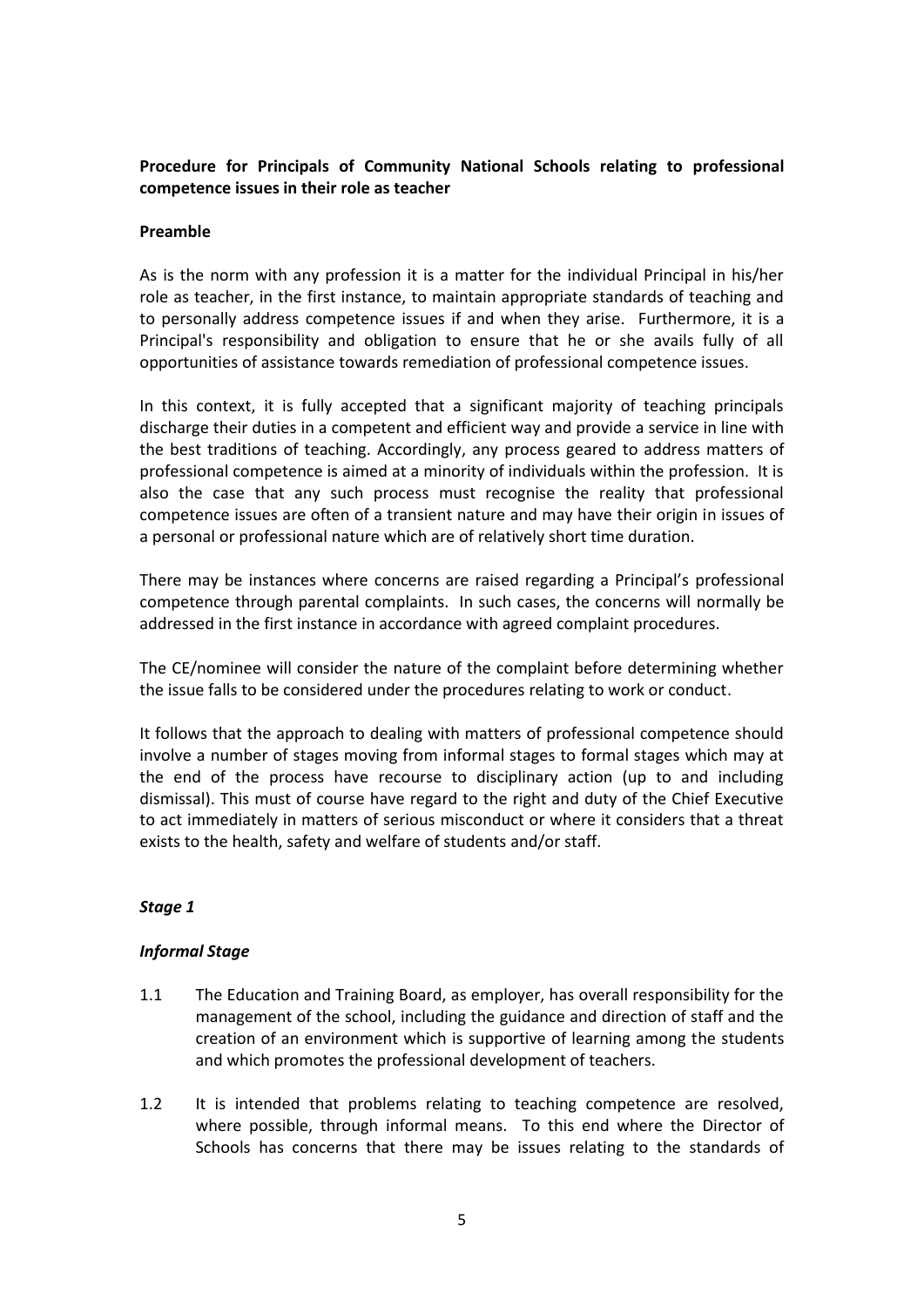teaching of a Principal, the Director of Schools will discuss these issues with the Principal.

- 1.3 At this stage the Principal should be given a copy of the agreed procedures and be advised to familiarise himself/herself with the various stages of the procedures that may be invoked and the range of sanctions available to the CE in the event of sustained underperformance.
- 1.4 The Director of Schools will seek to explore with the Principal the underlying cause(s) and where possible agree the steps that need to be taken to address the matter.
- 1.5 In this context, the Director of Schools will advise the Principal of available internal and/or external supports and endeavour to assist the Principal in accessing those supports. These may include the Employee Assistance Service, the Professional Development Services for Teachers (PDST), the Centre for Leadership in Schools and/or and /or other external agencies that are relevant and/or appropriate in the circumstances having regard to the nature of the particular issues.
- 1.6 It is intended that through dialogue between the Director of Schools and the Principal, that the issues are resolved to the satisfaction of the Director of Schools and that both agree that no further action is necessary.
- 1.7 It is intended that professional competence issues of a transient nature should be resolved through informal mechanisms, normally within a three-month period excluding holiday periods.
- 1.8 Where a Principal has failed to engage positively with the processes and the Director of Schools continues to have concerns that there are professional competence issues of a sustained nature, the Director of Schools will notify the Principal of his/her intention to initiate the formal process.

### *Stage 2*

### *Initiation of the formal process*

- 2.1 The Director of Schools will advise another Director delegated by the CE for this purpose of his/her concerns and provide a written report to that Director. The Principal will be given a copy of the report simultaneously and will be afforded an opportunity to provide a written response as part of the process of consideration of the matter.
- 2.2 At this stage it is open to the Principal to invoke Stage 3 of these procedures within 10 school days of receipt of the report. Where the Principal adopts this course of action it is on the strict understanding that he/she cannot then seek to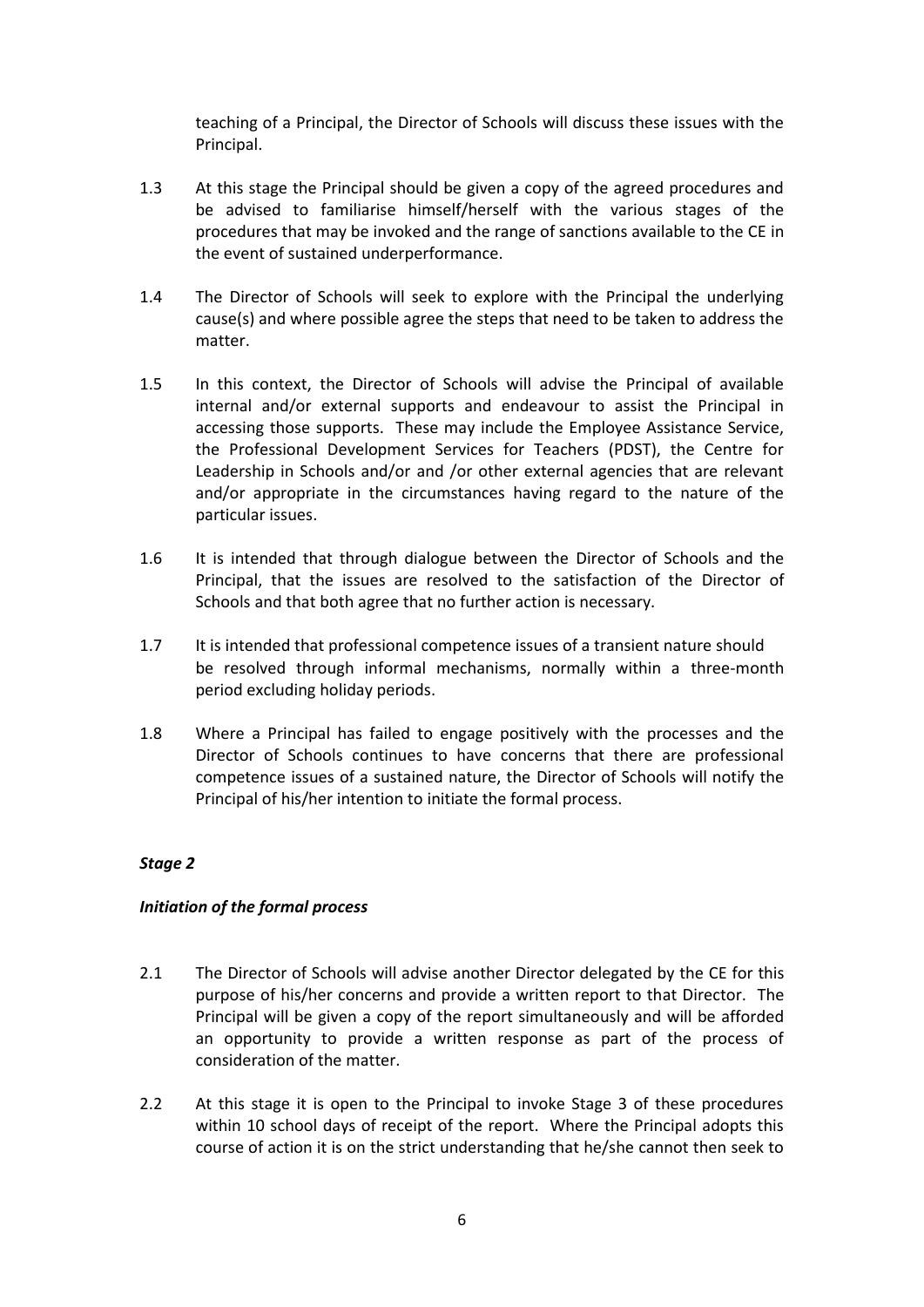revert to any earlier stage of the process and that the delegated Director may proceed to the next stage as appropriate.

- 2.3 Alternatively, where the Principal does not take up this option, the delegated Director will consider the report of the Director of Schools and any written response provided by the Principal as soon as is practicable. At this stage, the Principal will be provided with an opportunity to address delegated Director on the matter if he/she so wishes. The delegated Director will then make a decision on how to proceed. This decision may involve the delegated Director finding that:
	- There are insufficient grounds to conclude that there is an issue of professional competence,
	- There are sufficient grounds as to warrant the initiation of the formal process.
- 2.4 Where the delegated Director is of the view that there are sufficient grounds it will charge the Director of Schools with defining the required improvement plan for the Principal in question.
- 2.5 The Director of Schools will meet with the Principal concerned to discuss the improvement plan.
- 2.6 The plan will specify in writing the perceived deficiencies in the Principal's performance and the required improvement expected of that Principal. It will also set out the range of supports and training available to the Principal and suggestions as to which should be availed of by the Principal in the context of improving his or her performance. The improvement plan will also set out a timeframe within which the required improvement should be put into effect. Appropriate supports will be made available to the Director of Schools through the support services in drawing up the improvement plan.
- 2.7 While bringing about the improvement in his or her performance is the primary responsibility of the individual Principal, the Director of Schools will support and facilitate the individual Principal in bringing about the required improvement.
- 2.8 Normally, it would be expected that the required remediation of professional competence issues would take place within the timeframe set down in the improvement plan which should be no less than a three-month period excluding holiday periods. This period may be extended by the Director of Schools subject to the agreement of the CE, to allow the Principal further time to implement the improvement plan.
- 2.9 Following the conclusion of the time period provided for improvement, the Director of Schools will furnish a written report to the delegated Director and the Principal, setting out his/her views on the outcome.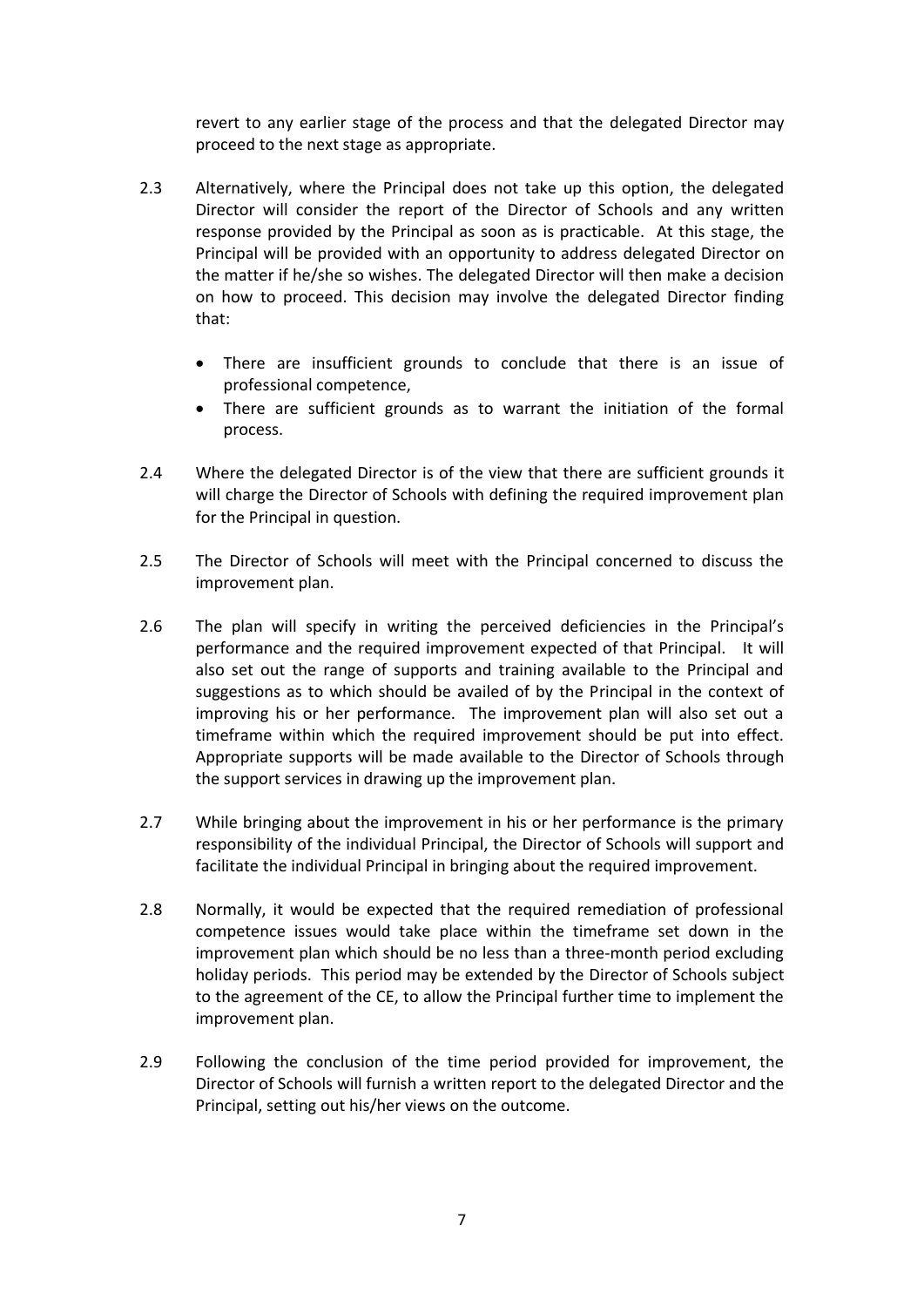- 2.10 Where the Director of Schools reports that the required improvement has been brought about, he/she will inform the Principal in writing confirming his/her intention to conclude the formal process.
- 2.11 Where the Director of Schools reports to the delegated Director that the required improvement in teaching performance has not been brought about following the conclusion of the period allowed for this process, the delegated Director will consider the matter further, as provided for below.
- 2.12 The Principal will be given an opportunity to provide an oral and written response to the delegated Director.
- 2.13 Following consideration of the Director of School's report and the Principal's response, the delegated Director may decide that:
	- Sufficient progress has been made by the Principal and that the procedure is being brought to a conclusion.
	- The improvement plan should be modified.
	- The required improvement has not been brought about by the Principal.

### **Stage 3 External Review**

- 3.1 Where the delegated Director decides that the required improvement has not been brought about, he/she will request the Chief Inspector to arrange for a review of the work of the Principal. The Principal will be so informed by the delegated Director in such instances. The request for a review should include details of the nature of the concerns, the supports offered to the Principal, the extent to which these supports were availed of by the Principal and the outcomes.
- 3.2 Before approving the review the Chief Inspector\* will satisfy himself/herself that the appropriate support has been offered to the Principal and that, despite this, the Principal's work is still considered to be unsatisfactory. The Chief Inspector may seek further information as s/he deems necessary. Where a Principal has availed of the option at Stage 2 to invoke Stage 3 of the process, the Chief Inspector will satisfy himself/herself of this fact before initiating the review.
- 3.3 All documentation provided to the Chief Inspector shall also be furnished to the Principal.
- 3.4 The function of carrying out an external review which is vested in the Chief Inspector is in consequence of this procedure and is separate from and without prejudice to the statutory function of the Chief Inspector as set out in Section 13 of the Education Act 1998.
- 3.5 Where the Chief Inspector agrees to the request he/she may assign such and so many personnel to conduct the review as appears to him/her to be necessary. In assigning a person or persons to the conduct of this task the Chief Inspector will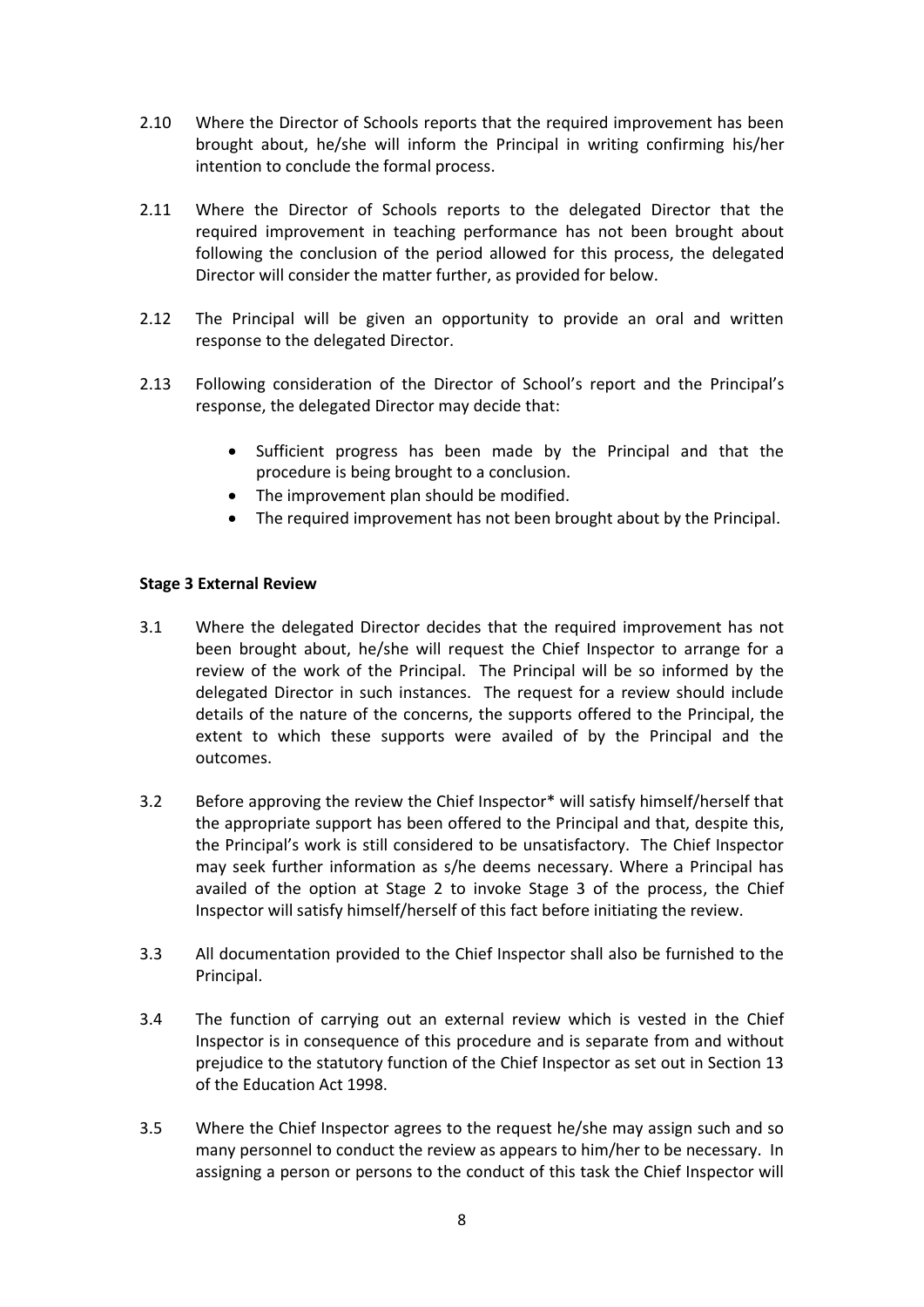have regard to the requirement that any individual/s so assigned have a competence which is relevant to the review.

- 3.6 The review may involve a series of visits to the teaching and learning situation and will normally be carried out by a member/members of the Inspectorate. The person/persons assigned by the Chief Inspector will have whatever access to the teaching and learning situation as is necessary by them in order to provide a professional view on the competence of the Principal. There may be instances, having regard to the nature of a particular case where the member/members of the Inspectorate may be accompanied by a person with particular expertise relevant to the issues of concern raised. In all instances, the review process will be led by a member of the Inspectorate.
- 3.7 The Principal, who is the subject of an external review, shall co-operate in full with the review process and any failure to so co-operate will, in itself, be a disciplinary matter. Any such lack of co-operation may also be taken into account when those conducting the review, on behalf of the Chief Inspector are formulating their conclusions.
- 3.8 The person/persons assigned by the Chief Inspector will present a report to the Chief Inspector who, in turn, will make this report available to the CE and to the Principal. The report will set out the conclusions reached in relation to the concerns raised.
- 3.9 The CE will provide the Principal with an opportunity to make a written response to the Chief Inspector's report within 15 school days of receipt of the report by the Principal.
- 3.10 The CE will consider the report of the Chief Inspector and the written response from the Principal within 10 school days of receipt of the written response from the Principal. The CE may decide:
	- that no further action is warranted
	- to proceed to a disciplinary hearing

Where it is decided that no action is warranted the Principal will be so informed in writing within five school days.

\**The reference to the Chief Inspector includes members of the Inspectorate to whom this function is delegated by the Chief Inspector*.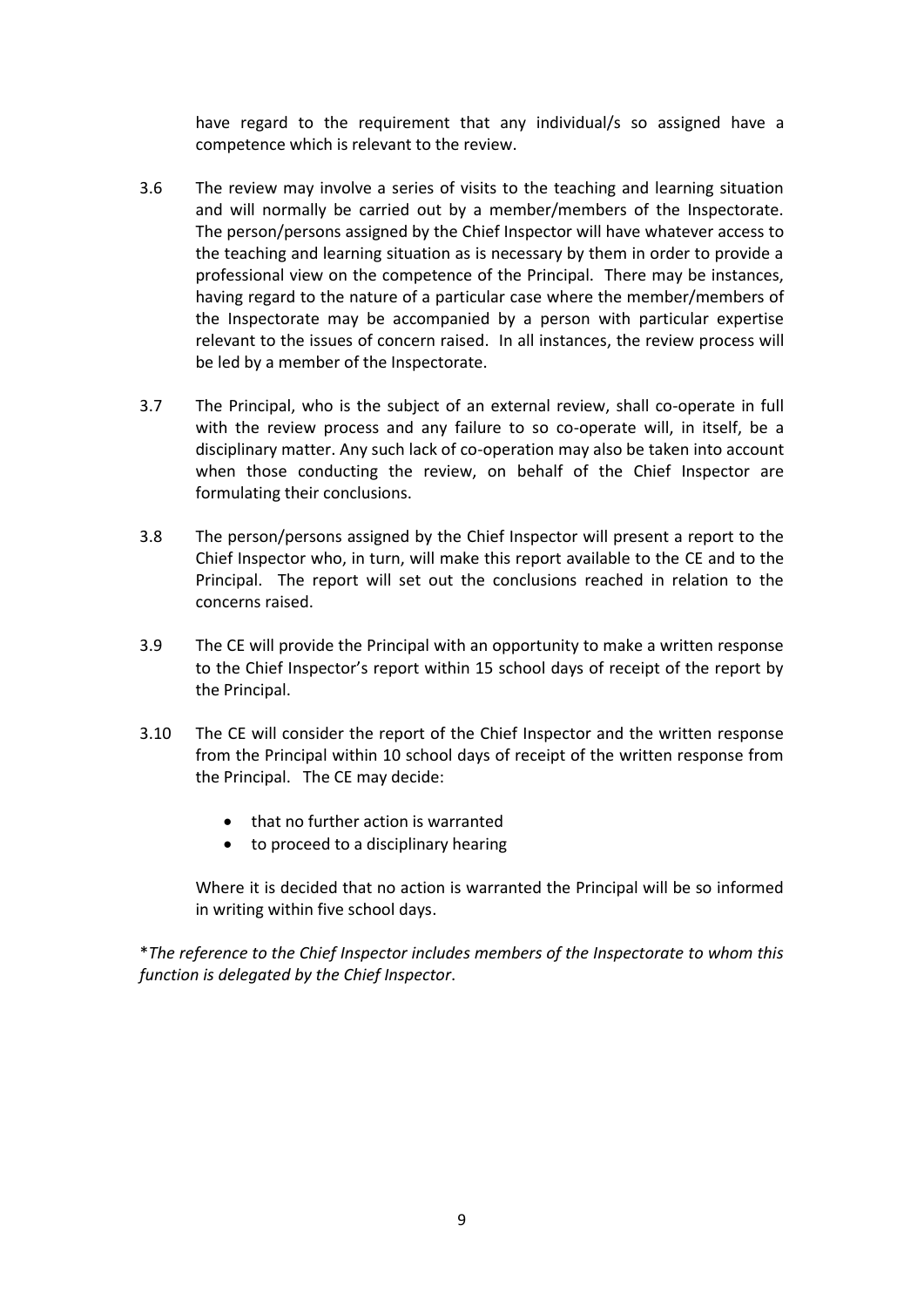#### **Stage 4**

### *Hearing*

In accordance with the provisions of the Education and Training Boards Act, 2013, employment matters including the suspension and dismissal of staff are executive functions. Consequently, the following procedures will apply:

- 4.1 The Principal will be provided with an opportunity to attend at a meeting with the CE accompanied by his/her representative, normally a trade union representative/s or a colleague/s, subject to an overall maximum of two. The Directors previously involved in the process will also attend the meeting.
- 4.2 The Principal will be given at least 7 school days' notice of the meeting. The notice should state the purpose of the hearing and the fact that disciplinary action may be considered.
- 4.3 At the meeting the Principal will be given an opportunity to make his/her case in full and to challenge any evidence that is being relied upon for a decision.
- 4.4 Following the hearing, the CE shall make his/her judgement on the matter. In formulating his/her judgement, the CE will take account of the conclusions set out in the report of the Chief Inspector, any other evidence and the Principal's representations (if any) thereon.
- 4.5 Following the hearing, the CE will notify the Principal of his/her decision and any intended disciplinary action, if that be the outcome of his/her deliberations.
- 4.6 If it is decided to take disciplinary action, the CE may avail of any of the following range of sanctions:
	- Final written censure
	- Deferral of an increment
	- Withdrawal of an increment or increments
	- Demotion (loss of Principal's allowance)
	- Suspension (for a limited period and/or specific purpose) with pay
	- Suspension (for a limited period and/or specific purpose) without pay
	- Dismissal.

The CE will act reasonably in all cases when deciding on the appropriate disciplinary action. The nature of the disciplinary action should be proportionate to the nature of the issue of professional competence.

Where disciplinary action short of dismissal is proposed, the case will be reviewed by the CE within a specified time period to consider whether further disciplinary action, if any, is required.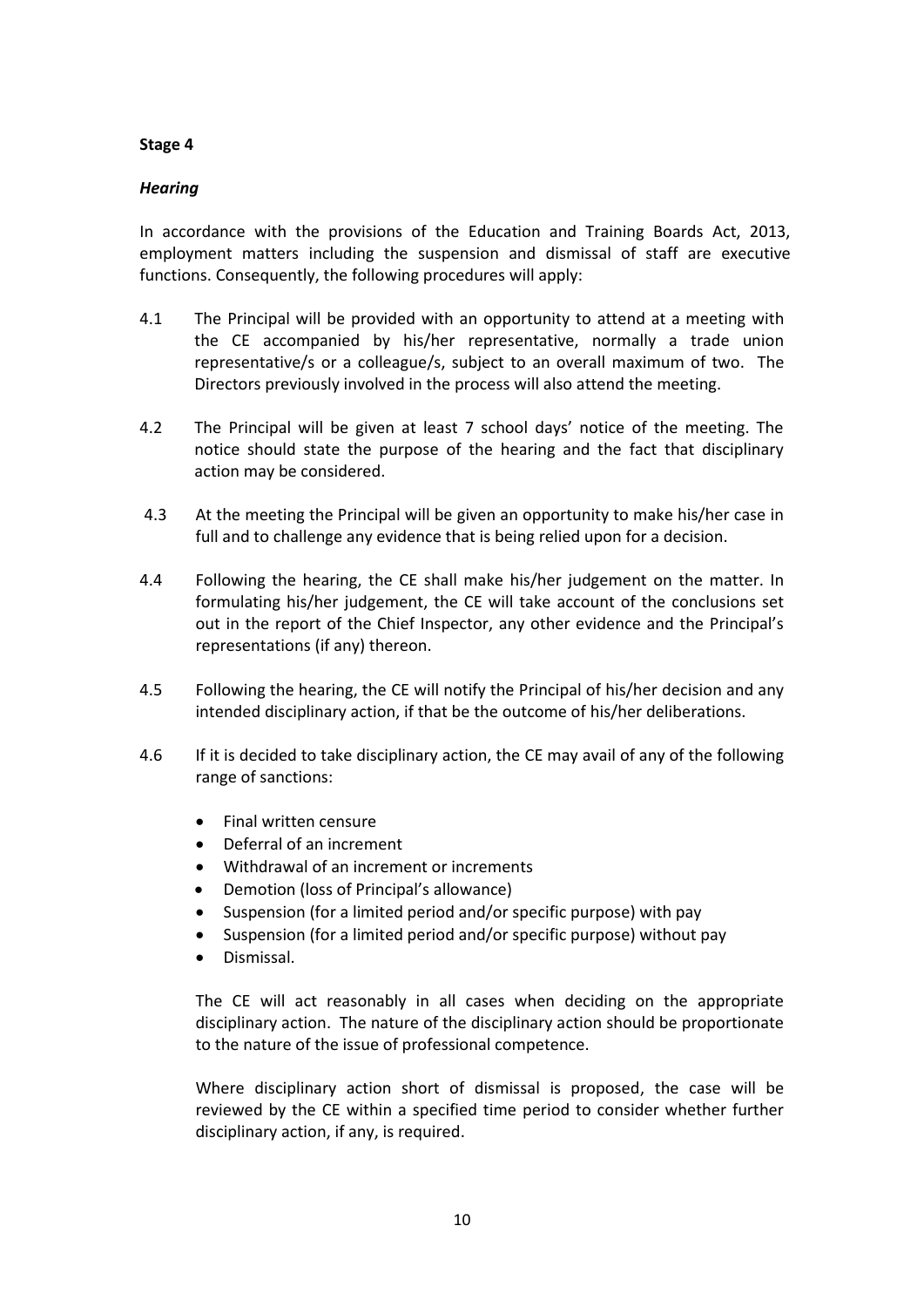#### **Stage 5**

## **Appeal**

- 5.1 It will be open to the Principal to appeal against the proposed action of the CE. Such an appeal will be heard by an independent appeal panel appointed by the CE.
- 5.2 The procedures for appealing to the independent appeal panel are as set out in Appendix A.

### **Notification to Department of Education and Skills and the Teaching Council**

The CE will inform the Department of Education and Skills of the nature of the disciplinary action and will comply with any requirements of the Teaching Council in accordance with the provisions of Section 37 of the Teaching Council Act 2001.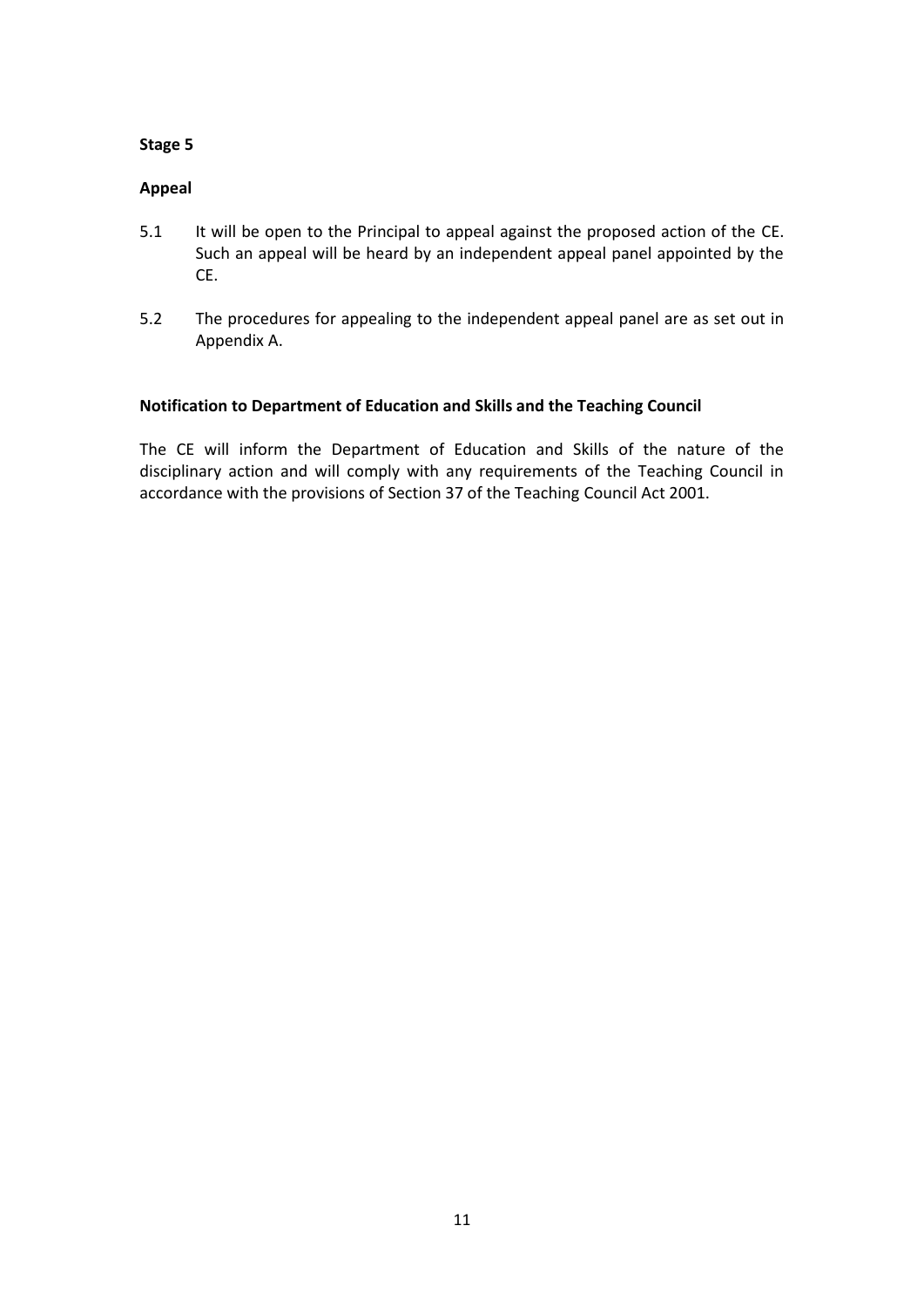## **Procedure for Principals of Community National Schools relating to work and conduct issues in their role as Principal**

### **Preamble**

This disciplinary procedure for Principals employed in Community National Schools was developed and agreed following discussions between the Department of Education and Skills, ETBI and INTO. It takes account of employment legislation and the Workplace Relation Commission's Code of Practice on Disciplinary Procedures. This disciplinary procedure supersedes all existing local and national disciplinary procedures in respect of Principals of Community National Schools. Principals and management will be made aware of and be made fully conversant with this procedure and adhere to its terms.

### **Introduction**

As is the norm with any profession it is a matter for the individual Principal, in the first instance, to maintain appropriate standards of work and conduct and to personally address such issues if and when they arise. Work in this context involves all aspects of the role of Principal (other than as teacher) as set out in the Education Act 1998 as amended. Furthermore, it is a Principal's responsibility and obligation to ensure that he or she avails fully of all opportunities of assistance towards remediation of such issues.

In that context, it is fully accepted that a significant majority of Principals discharge their duties in a competent and efficient way and provide a service in line with the best traditions of school leadership. Accordingly, any process geared to address matters of work and conduct is aimed at a minority of individuals within the profession. It is also the case that any such process must recognise the reality that such matters are often of a transient nature and may have their origin in issues of a personal or professional nature which are of relatively short time duration. Isolated issues or omissions of a minor nature will, where possible, be dealt with informally.

It follows that the approach to dealing with matters of work and conduct should involve a number of stages moving from informal stages to formal stages which may at the end of the process have recourse to disciplinary action (up to and including dismissal). Although disciplinary action will normally follow the progressive stages the procedure may be commenced by the school at any stage of the process if the alleged misconduct warrants such an approach.

### **Scope**

The scope of these procedures includes all aspects of the role of Principal as set out in the Education Act 1998 (as amended by the Education Act 2012), the Education and Training Boards Act 2013 and other relevant Acts of the Oireachtas. The Education Act 1998 as amended provides, inter alia, that a Principal shall;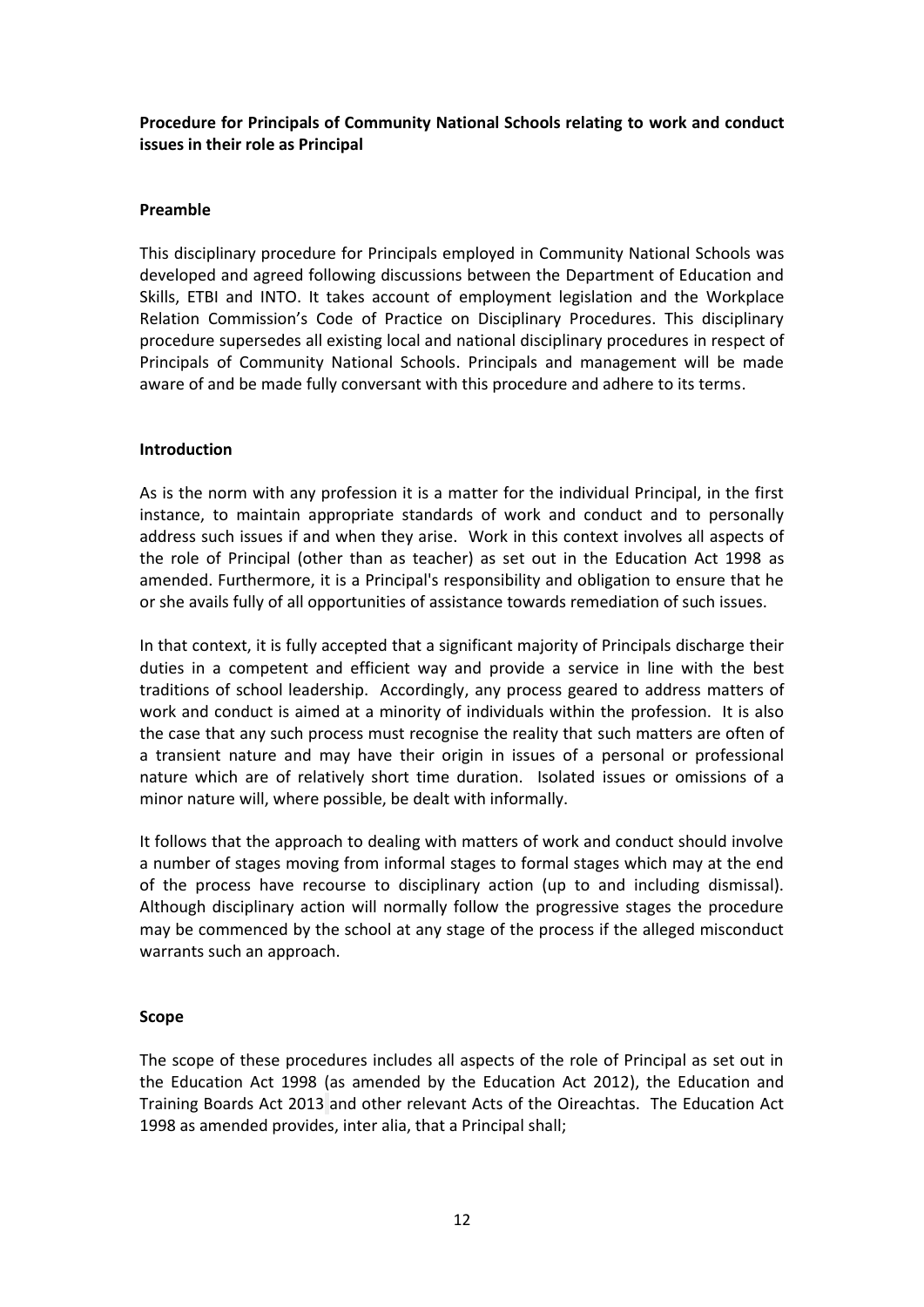- have responsibility for the instruction provided to students in the school and shall contribute, generally, to the education and personal development of students in that school,
- encourage and foster learning in students, regularly evaluate students and periodically report the results of the evaluation to the students and their parents,
- promote co-operation between the school and the community which it serves, and subject to the terms of any applicable collective agreement and their contract of employment, carry out those duties that are assigned to him or her by the board of management,
- be responsible for the day-to-day management of the school, including guidance and direction of the teachers and other staff of the school, and be accountable for that management,
- provide leadership to the teachers and other staff and the students of the school,
- be responsible, together with the board, parents of students and the teachers, for the creation in the school of an environment which is supportive of learning among the students and which promotes the professional development of the teachers,
- under the direction of the board and, in consultation with the teachers, the parents and, to the extent appropriate to their age and experience, the students, set objectives for the school and monitor the achievement of those objectives, and
- encourage the involvement of parents of students in the school in the education of those students and in the achievement of the objectives of the school.

Issues of professional competence as a teacher are outside the scope of this strand of the procedures and should be addressed through the *Procedures for Principals of Community National Schools relating to professional competence issues in their role as teacher*.

Allegations in respect of child protection, as defined in the Child Protection Procedures for Primary and Post-Primary Schools 2017 and the relevant active Circular, are dealt with in the first instance under those procedures.

There may also be instances where concerns are raised regarding a Principal's work or conduct through parental complaints. In such cases the concerns will be addressed in the first instance in accordance with agreed complaint procedures**.**

The CE/nominee will consider the nature of the complaint before determining whether the issue falls to be considered under the procedures relating to work or conduct. If the procedures relating to work or conduct are subsequently invoked, the parent who made the complaint will be so advised and informed of the final outcome of the process.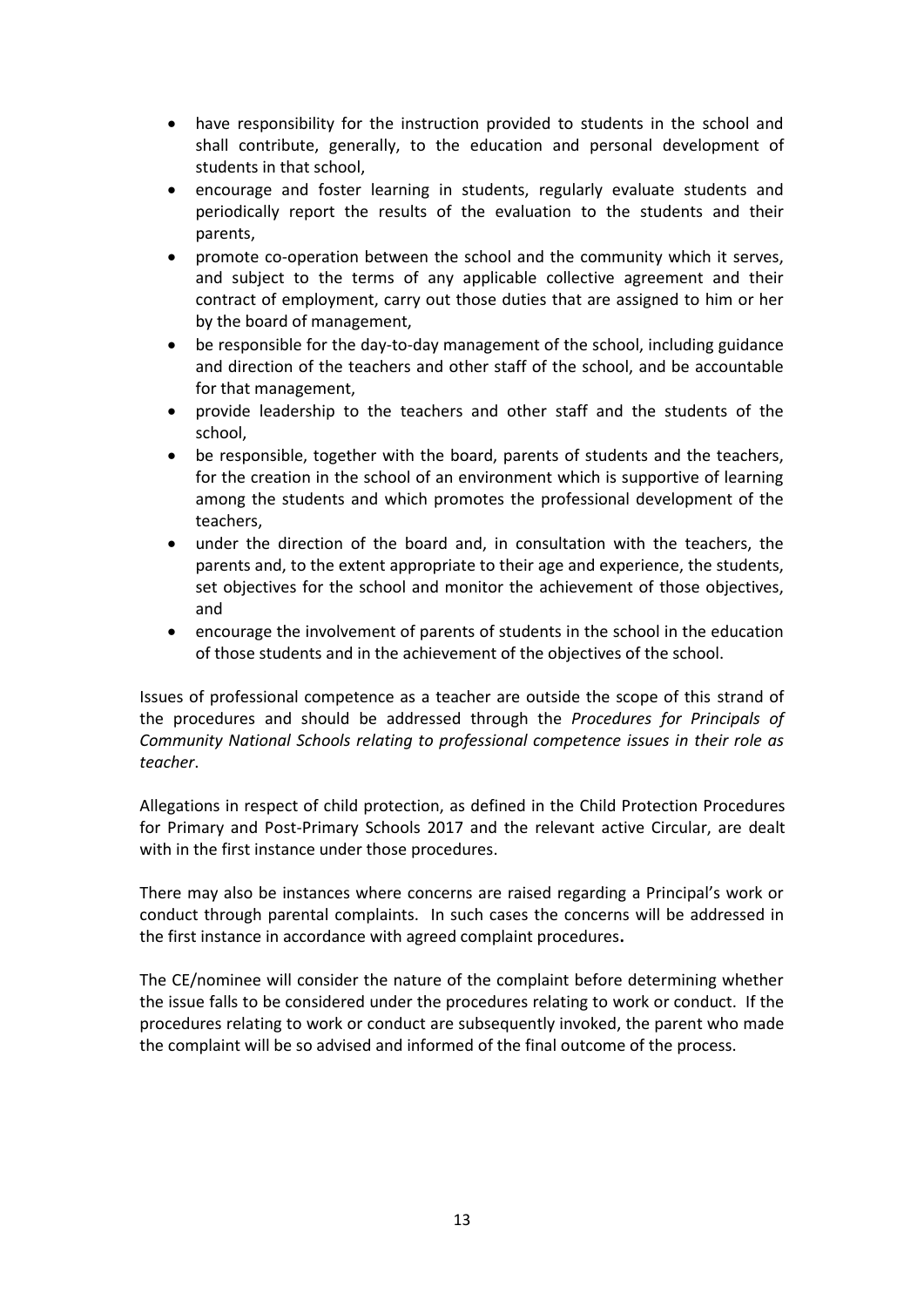#### **Informal Stage**

It is intended that problems relating to work and conduct are resolved, where possible, through informal means.

To this end, the Director of Schools will discuss any unsatisfactory conduct with the Principal concerned and inform him/her of the required improvements. The Principal will be given an opportunity to offer explanation and comment. Where an improvement might be effected without recourse to disciplinary action, guidance will be provided as appropriate and due attention will be given to whether the shortcoming is due to personal, health or domestic circumstances. The Director of Schools will advise the Principal of available internal and/or external supports and endeavour to assist the Principal in accessing those supports. These may include the Employee Assistance Service, the Professional Development Services for Teachers (PDST), and /or other external agencies that are relevant and/or appropriate in the circumstances having regard to the nature of the particular issues.

The Principal will also be informed that, unless the necessary improvement is made, the matter may proceed to the formal disciplinary procedure.

Where a Principal's work or conduct does not meet the required standards, despite informal intervention as set out above, the matter will be dealt with under the following disciplinary procedure.

#### **Stage 1**

### **Verbal Warning**

A formal disciplinary meeting with the Principal will be convened by the Director of Schools. The Principal will be given at least five school days' written notice of the meeting. The notice should state the purpose of the meeting and the specific nature of the complaint together with any supporting documentation. The Principal concerned may be accompanied at any such meeting by a representative, normally his/her trade union representative or a work colleague.

At the meeting, the Principal will be given an opportunity to respond and state his/her case fully and to challenge any evidence that is being relied upon for a decision. Having considered the response, the Director of Schools will decide on the appropriate action to be taken. Where it is decided that no action is warranted, the Principal will be so informed in writing within five school days. Where it is decided that disciplinary action at this stage is warranted the Director of Schools will inform the Principal that he/she is being given a verbal warning. Where a verbal warning is given, it should state clearly the improvement required and the timescale for improvement. The warning should inform the Principal that further disciplinary action may be considered if there is no sustained satisfactory improvement. The Principal will be advised of his/her right to appeal against the disciplinary action being taken and of the appeal process.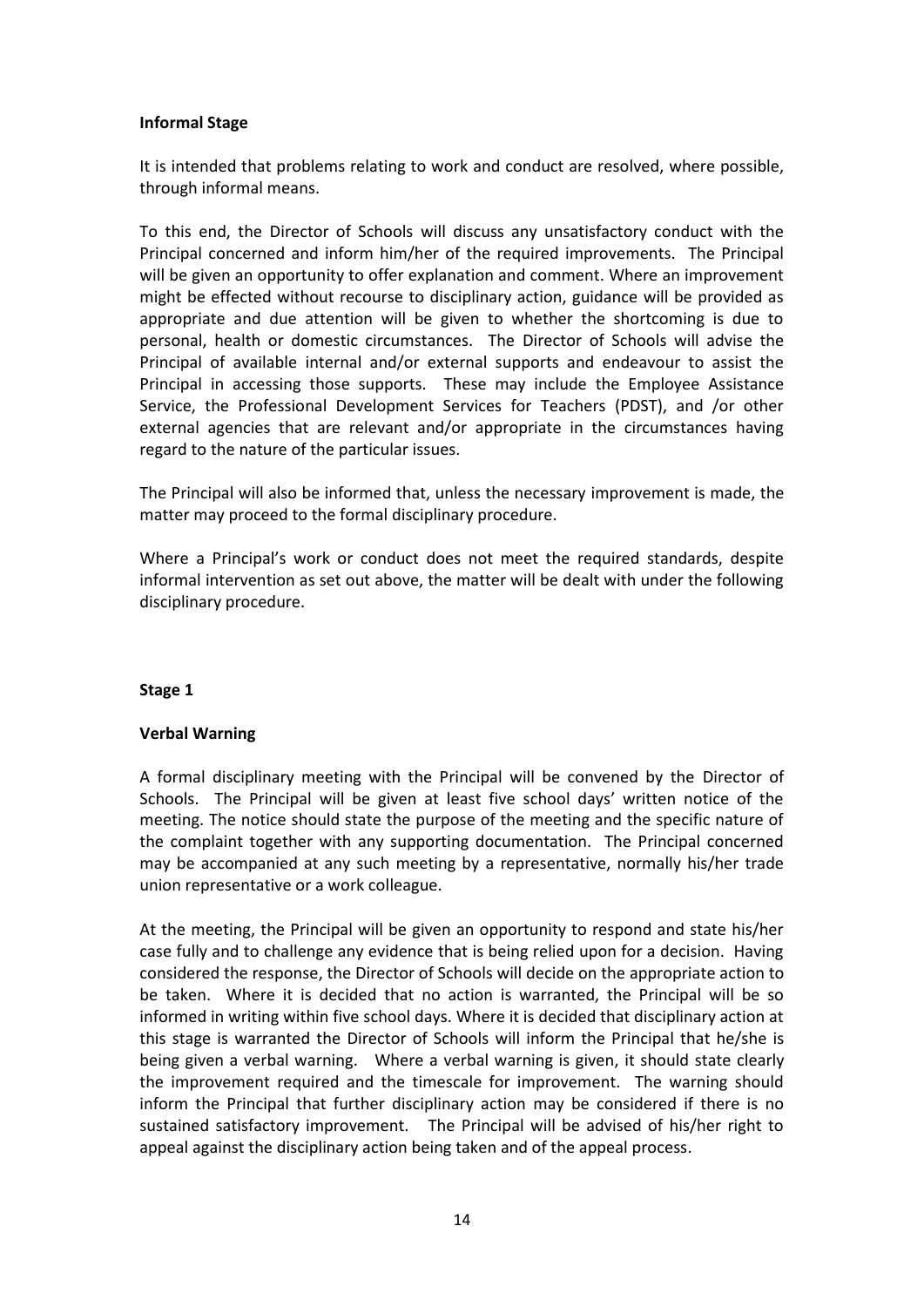A copy of the verbal warning will be retained on the personnel file by the Director of Schools and a copy will be given to the Principal. The verbal warning will be active for a period of 6 months and, subject to satisfactory service, will cease to have effect following the expiry of the 6 months' period. The record will be removed from the file after the six months' period subject to satisfactory improvement during the period.

There may however be occasions where an employee's work or conduct is satisfactory throughout the period the warning is in force only to lapse very soon thereafter. Where such a pattern emerges, and there is evidence of an undermining of the disciplinary process, the employee's previous conduct and pattern of behaviour may be considered as a whole in a future disciplinary procedure.

### **Stage 2**

### **Written Warning**

If, having received a verbal warning, the Principal's conduct is perceived by the Director of Schools to be less than satisfactory in relation to that required at Stage 1, a meeting will be arranged between the Principal, the Director of Schools and an ETB staff member delegated by the CE (e.g. HR Manager, another Director etc.).

The Principal will be given at least seven school days' written notice of the meeting. The notice should state the purpose of the meeting and the specific nature of the complaint together with any supporting documentation. The Principal concerned may be accompanied at any such meeting by a representative, normally his/her trade union representative/s or a colleague/s subject to an overall maximum of two.

At the meeting, the Principal should be given a clear statement of the areas/s where his or her conduct is perceived as unsatisfactory. The Principal will be given an opportunity to respond and state his/her case fully and to challenge any evidence that is being relied upon for a decision. Having considered the response, the Director of Schools and the ETB staff member delegated by the CE will decide on the appropriate action to be taken. Where it is decided that no action is warranted the Principal will be so informed in writing within five school days. Where it is decided that disciplinary action at this stage is warranted the Principal will be informed that he/she is being given a written warning. Where a written warning is given, it should state clearly the improvement required and the timescale for improvement. The written warning should inform the Principal that further disciplinary action may be considered if there is no sustained satisfactory improvement. The Principal will be advised of his/her right to appeal against the disciplinary action being taken and of the appeal process.

A copy of the written warning will be retained on the personnel file and a copy will be given to the Principal. The written warning will be active for a period not exceeding 9 months and, subject to satisfactory service, will cease to have effect following the expiry of the 9-month period. The record will be removed from the file after the nine months' period subject to satisfactory improvement during the period.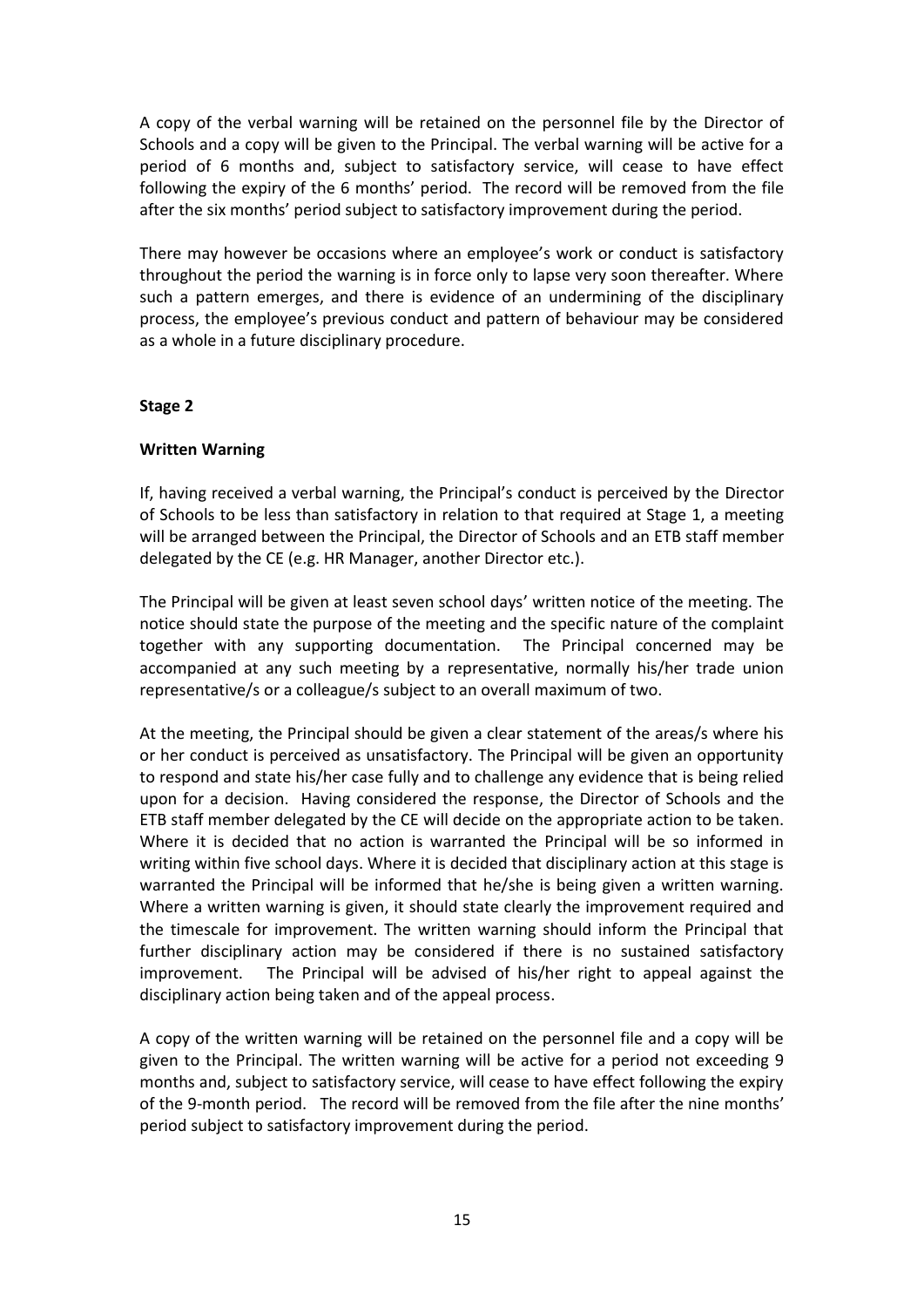There may however be occasions where an employee's work or conduct is satisfactory throughout the period the warning is in force only to lapse very soon thereafter. Where such a pattern emerges and there is evidence of an undermining of the disciplinary process, the employee's previous conduct and pattern of behaviour may be considered as a whole in a future disciplinary procedure.

## **Stage 3**

## **Final Written Warning**

If having received a written warning, the Director of Schools and the ETB staff member delegated by the CE perceive that the Principal's conduct remains less than satisfactory or there is an occurrence of a more serious offence, a meeting will be arranged between the Principal and the Director of Schools accompanied by the ETB staff member delegated by the CE. The Principal should be given at least seven school days' written notice of the meeting. The notice should state the purpose of the meeting and the specific nature of the complaint together with any supporting documentation. The Principal concerned may be accompanied at any such meeting by a representative, normally his/her trade union representative/s or a colleague/s subject to a maximum of two.

At the meeting the Principal should be given a clear statement of the areas/s where his or her conduct is perceived as unsatisfactory. The Principal will be given an opportunity to respond and state his/her case fully and to challenge any evidence that is being relied upon for a decision. Having considered the response, Director of Schools and the ETB staff member delegated by the CE will decide on the appropriate action to be taken. Where it is decided that no action is warranted, the Principal will be so informed in writing within five school days. Where it is decided that disciplinary action at this stage is warranted the Principal will be informed that he/she is being given a final written warning. Where a final written warning is given, it should state clearly the improvement required and the timescale for improvement. The final written warning should inform the Principal that further disciplinary action may be considered if there is no sustained satisfactory improvement. The Principal will be advised of his/her right to appeal against the disciplinary action being taken and of the appeal process.

A copy of the final written warning will be retained on the personnel file and a copy will be given to the Principal. The final written warning will be active for a period not exceeding 12 months and, subject to satisfactory service, will cease to have effect following the expiry of the 12-month period. The record will be removed from the file after the twelve-month period subject to satisfactory improvement during the period.

### **Stage 4**

If it is perceived that the poor work or conduct has continued after the final written warning has issued or the work or conduct issue is of a serious nature, a comprehensive report on the facts of the case will be prepared by the Director of Schools and forwarded to the CE. A copy will be given to the Principal.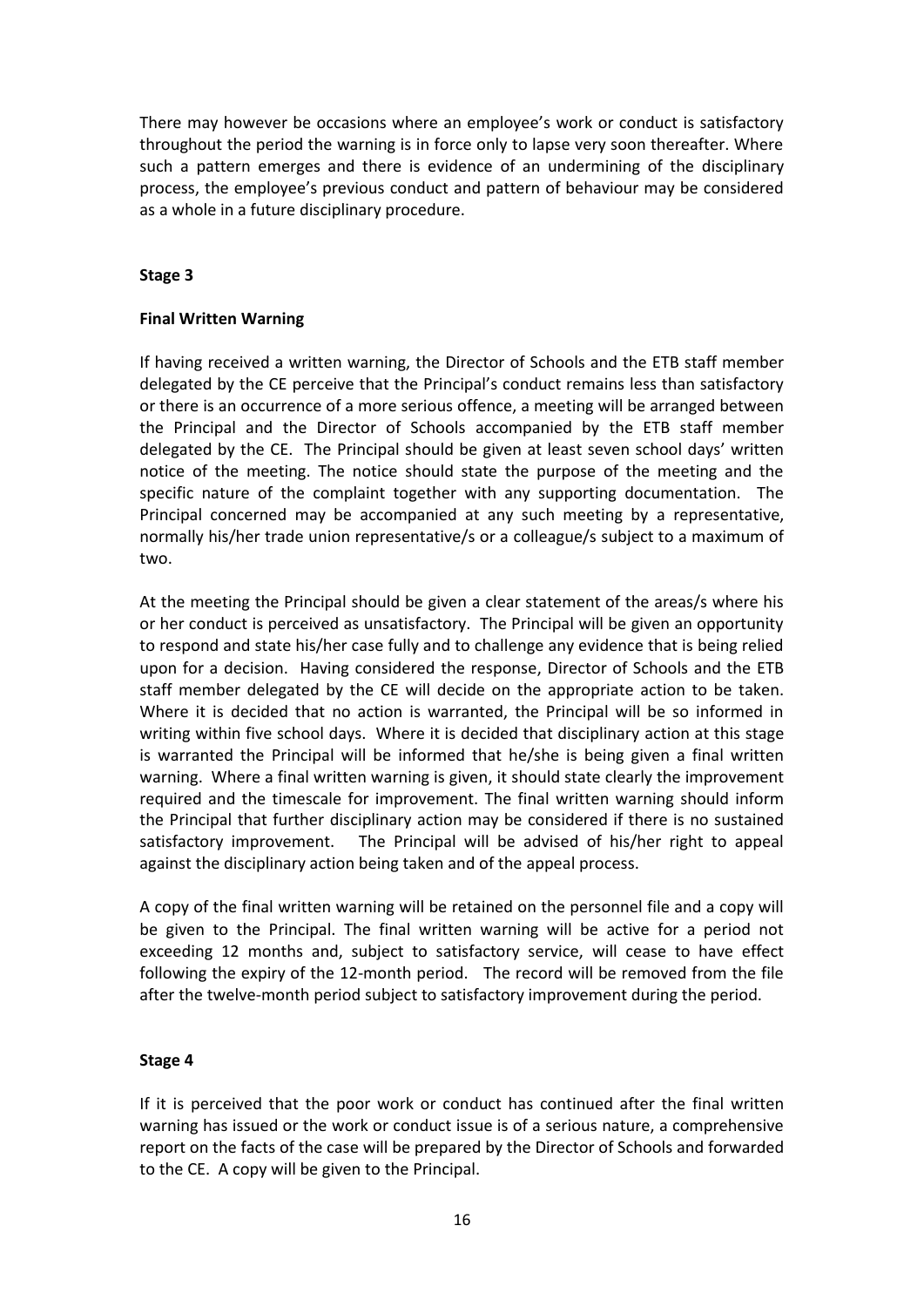In accordance with the provisions of the Education and Training Boards Act 2013, employment matters including the suspension and dismissal of staff are executive functions. Consequently, the following procedures will apply.

4.1 The Principal will be provided with an opportunity to attend at a meeting with the CE accompanied by a representative/s, normally his/her trade union representative/s or a colleague/s subject to an overall maximum of two. The Director of Schools and the ETB staff member delegated by the CE previously involved in the process will also attend the meeting.

The Principal will be given at least 7 school days' notice of the meeting. The notice should state the purpose of the hearing and that disciplinary action may be considered.

At the meeting, the Principal will be given an opportunity to make his/her case in full and to challenge any evidence that is being relied upon for a decision.

Following the hearing, the CE will make his/her judgement on the matter. In formulating his/her judgement, the CE will take account of the report from the Director of Schools and any other evidence and the Principal's representation (if any) thereon.

The CE shall notify the Principal of his/her decision and any intended disciplinary action, if that be the outcome of his/her deliberations. If it is decided to take disciplinary action, the CE may avail of any of the following range of sanctions.

- Final written censure
- Deferral of an increment
- Withdrawal of an increment or increments
- Demotion (loss of Principals' allowance)
- Other disciplinary action short of suspension or dismissal
- Suspension (for a limited period and/or specific purpose) with pay
- Suspension (for a limited period and/or specific purpose) without pay
- Dismissal

Where disciplinary action short of dismissal is proposed, the case will be reviewed by the CE within a specified time period to consider whether further disciplinary action, if any, is required.

The CE will act reasonably in all cases when deciding on the appropriate disciplinary action. The nature of the disciplinary action should be proportionate to the work or conduct issue that has resulted in the sanction being imposed.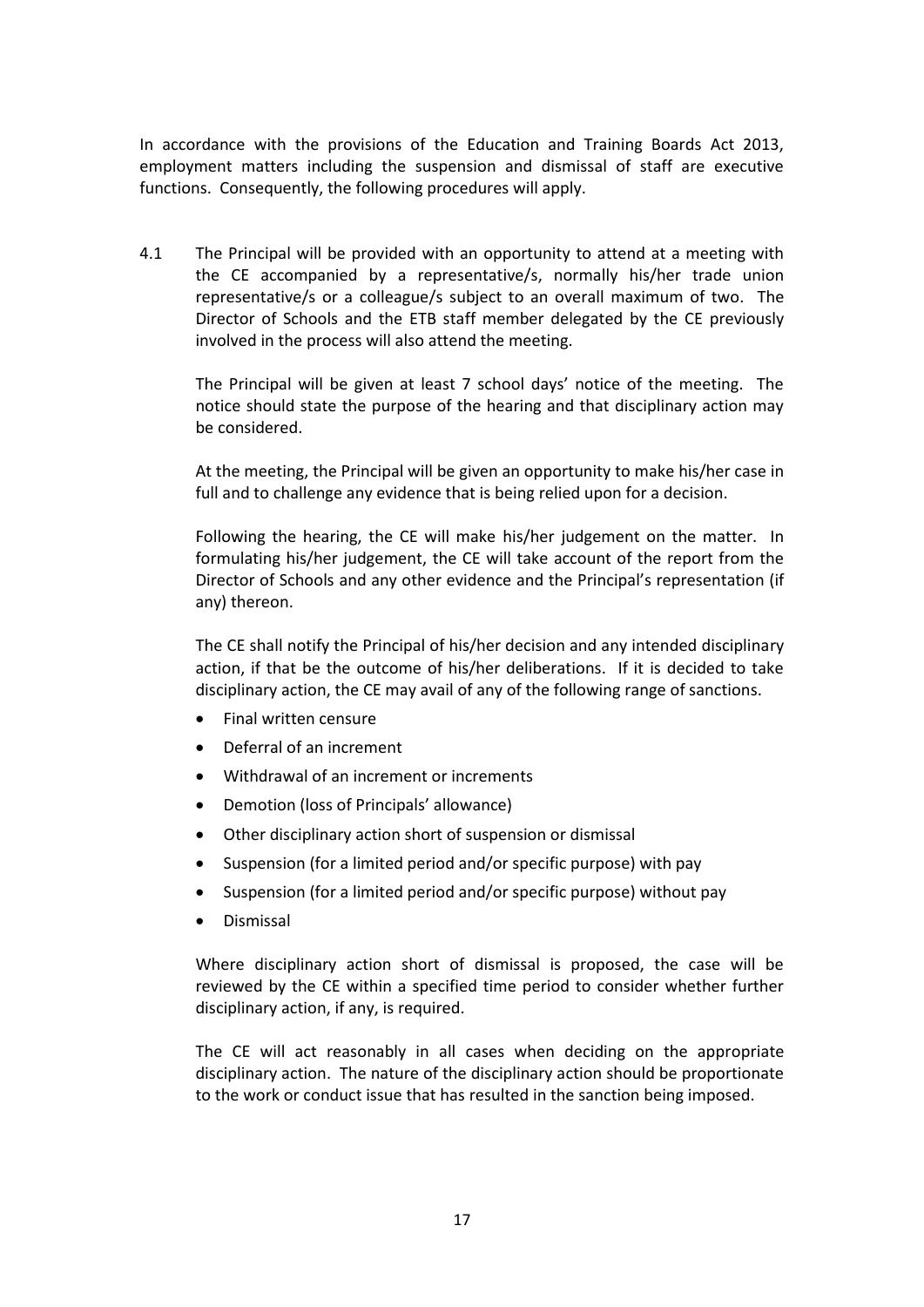#### **Gross Misconduct**

In the cases of serious misconduct at work or a threat to health and safety to children or other personnel in the school the stages outlined above do not normally apply and a Principal may be dismissed without recourse to the previous stages.

The following are some examples of gross misconduct offences for which any or each of stages 1 to 3 of the disciplinary procedure may not apply depending on the gravity of the alleged offence:

- Theft
- Deliberate damage to school property
- Fraud or deliberate falsification of documents
- Gross negligence or dereliction of duties
- Refusal to comply with legitimate instructions resulting in serious consequences
- Serious or persistent incapacity to perform duties due to being under the influence of alcohol, unprescribed drugs or misuse of prescribed medication
- Serious breach of health & safety rules
- Serious abuse/misuse of the schools property/equipment
- Serious breaches of confidentiality
- Serious bullying, sexual harassment or harassment against an employee, student or other members of the school community
- Violent/disruptive behaviour
- Downloading/disseminating pornographic material from the internet
- Circulation of offensive, obscene or indecent emails or text messages.

### **Note: the above list is not exhaustive.**

For the purposes of this section gross misconduct may also relate to an act which took place or allegedly took place outside the school, where such act, or alleged act, gives rise to a serious concern on the part of the CE in relation to the health and safety of students and/or staff of the school.

If there is an allegation of serious misconduct, the Principal may be suspended on full pay pending an investigation and the conclusion of any appeal process.

In the course of investigation, the Principal concerned has the right to have the allegations brought to his/her attention and he/she has the right to respond to all allegations. If the investigation upholds a case of serious misconduct the normal consequence will be dismissal.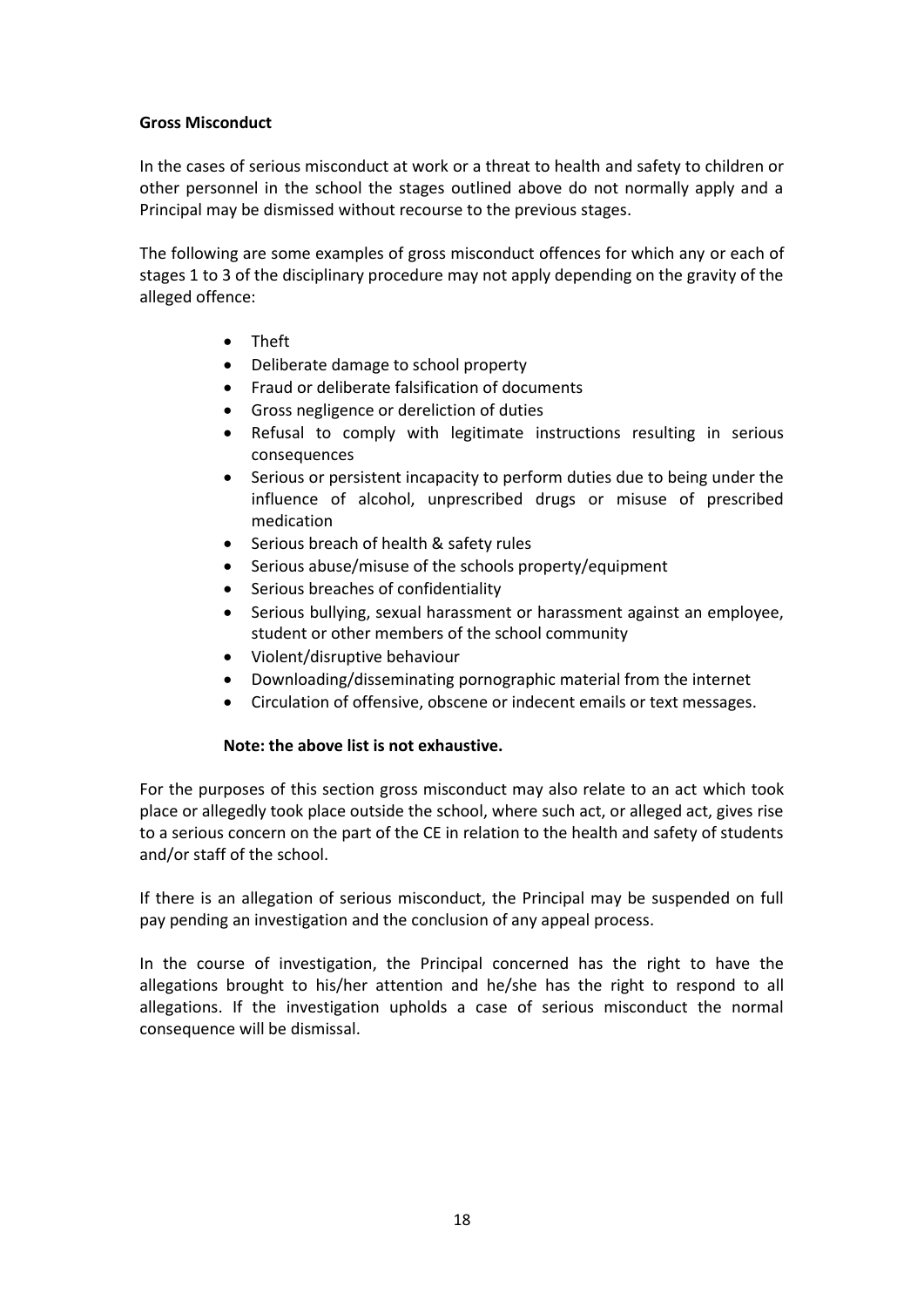#### **Stage 5**

### **Appeal**

It will be open to the Principal to appeal against the proposed disciplinary action.

In the case of sanctions being imposed at Stages 1, 2 and 3 the appeal will be to the CE or an ETB staff member delegated by the CE who has not had a previous involvement with the matter and who is of an equal or higher grade to the ETB staff member who imposed the sanction.

In the case of a sanction being imposed under stage 4 of the procedure an appeal will be to a disciplinary appeal panel appointed by the CE as set out in Appendix A.

The procedures for appealing are as set out in Appendix A.

### **Notification to Department of Education and Skills and the Teaching Council**

The CE will inform the Department of Education and Skills of the nature of the disciplinary action and will comply with any requirements of the Teaching Council in accordance with the provisions of Section 37 of the Teaching Council Act 2001.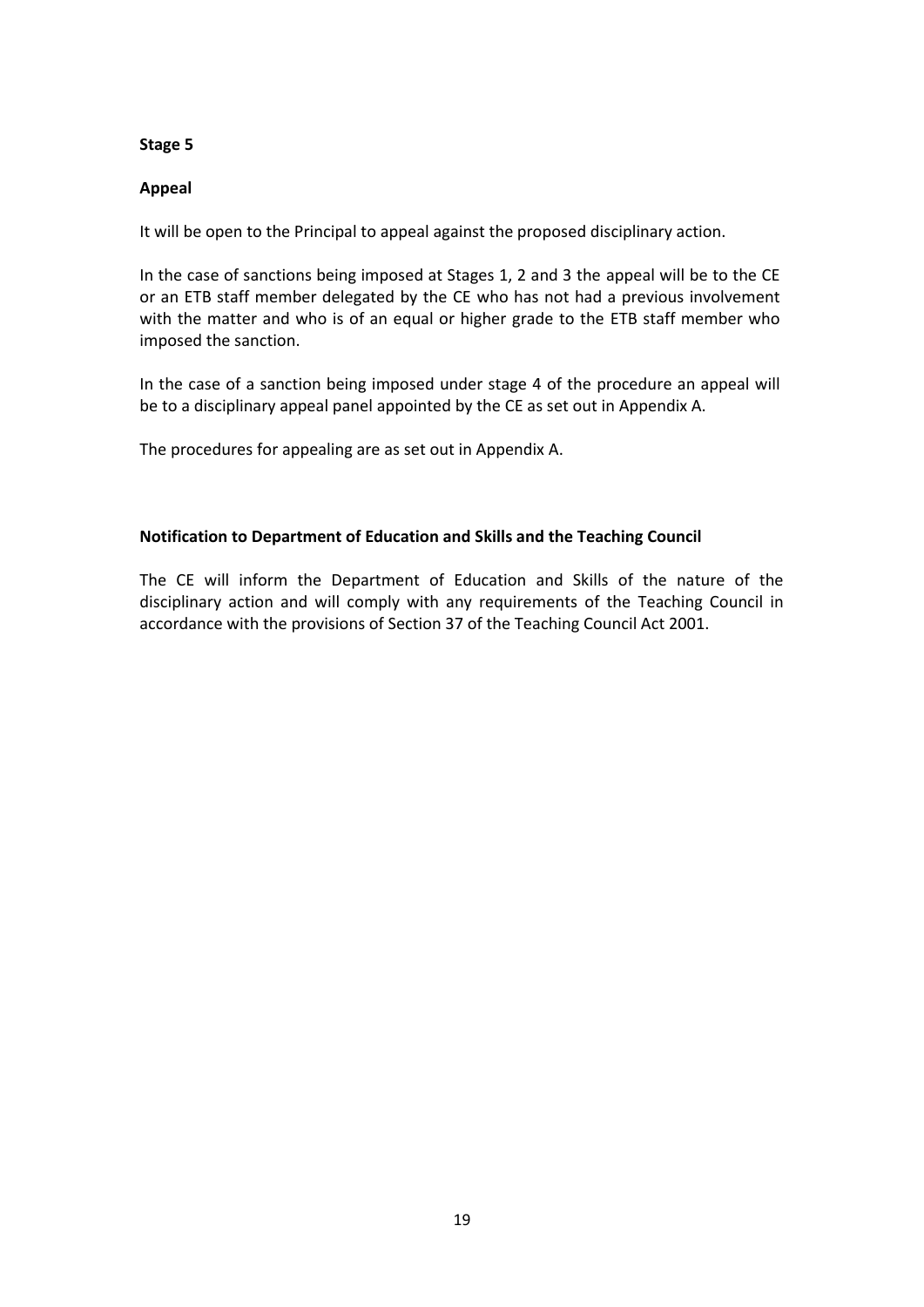# **Appendix A**

### **Principal Teachers' Disciplinary Appeal Panel**

- 1. The CE shall appoint a Principal Teachers' Disciplinary Appeal Panel which shall comprise the following.
	- An independent Chairperson from a panel nominated by the Minister for Education and Skills.
	- A representative of the recognised management body.
	- A nominee of the relevant teacher union.
- 2. No member shall be appointed to the Panel to consider a case referred to the Panel who has had any prior interest in or dealings with that particular case.

### **Appeal Process**

- 3. A Principal may seek a review of disciplinary proceedings by the Panel on one or more of the following grounds.
	- i. The provisions of the procedures were not adhered to.
	- ii All the relevant facts were not ascertained.
	- iii All the relevant facts were not considered or not considered in a reasonable manner.
	- iv The Principal concerned was not afforded a reasonable opportunity to answer the allegation.
	- v The Principal concerned could not be reasonably be expected to have understood that the behaviour alleged would attract disciplinary action.
	- vi The sanction recommended is disproportionate to the underperformance or misconduct alleged.
- 4. A Principal, who has been notified that it has been decided to take disciplinary action against him or her, may, within 10 school days of receiving the notification of the decision, request in writing that the disciplinary proceedings be reviewed by the Panel.
- 5. If no such request is received from the Principal concerned within the period of ten school days, the CE may proceed to implement the disciplinary action proposed.
- 6. Where a Principal requests that disciplinary proceedings be reviewed by the Panel, the following submissions shall be made.
	- i A written statement by the Principal concerned of the grounds on which the review is being sought, to be furnished to the Panel and the employer within 10 school days of the submission of the request for an appeal referred to above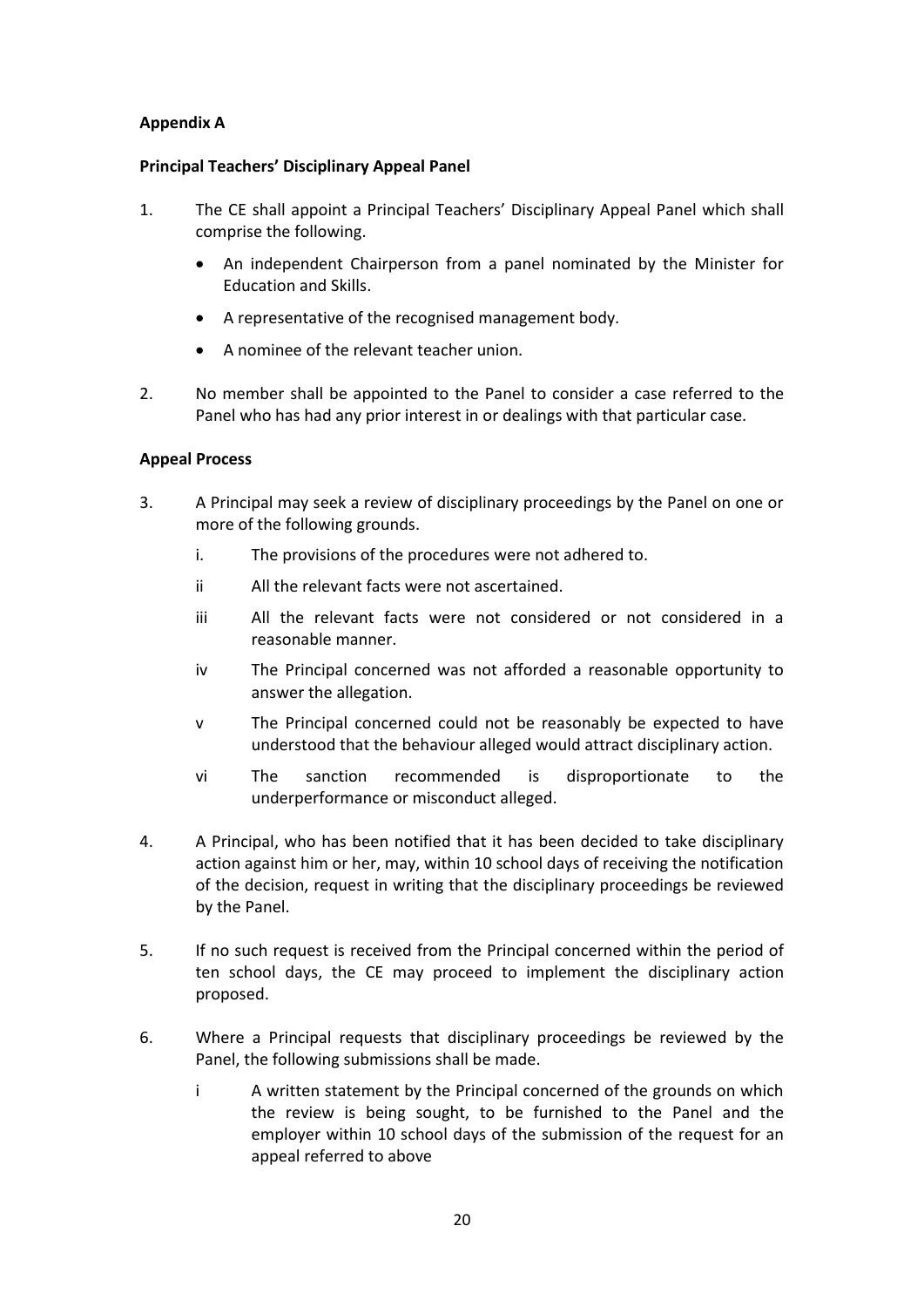- ii A written counter statement by the employer to be submitted to the Panel and the Principal concerned within 10 school days of the receipt by the employer of the Principal's statement referred to above.
- iii Any other submission which the Panel may request from the Principal concerned or the CE, to be furnished in such form and within such time as the Panel may specify in its request.
- 7. The Panel may reject a request for a review of disciplinary proceedings where:
	- i the Principal concerned fails to make a submission required under paragraph 6.i above within the prescribed time limit, or
	- ii the Panel, having considered any submissions made under paragraph 6.i. above, is of the opinion that the case made by the Principal concerned is frivolous, vexatious, or without substance or foundation.
- 8. Where a request (for an appeal hearing) is rejected by the Panel, the employer may proceed in accordance with the terms of this procedure as though the request had not been made.
- 9. Where the Panel has decided to review the disciplinary procedures, having considered the submissions, it shall set a date for a hearing within 20 school days of receipt by the Panel of completed submissions from the Principal and the employer.
- 10. The Panel may, at its sole discretion, invite any person to give evidence orally or in writing. The Panel shall consider and decide on any request from a party to the procedure to give evidence orally or in writing.
- 11. The Principal making the appeal is entitled, if he or she wishes, to make oral submissions to the Panel either in person or through a representative, normally a serving teacher, a wholetime official of the union holding recognition for his or her grade or other such person as the Panel agrees may be present for that purpose.
- 12. Where the Panel meets for the purpose of taking oral evidence or hearing oral submissions the following are entitled to be present.
	- i The Principal concerned.
	- ii Any person in accordance with paragraph 11 above who is entitled to make submissions on behalf of the Principal concerned.
	- iii The CE of the ETB and such other person as may be nominated by the CE to attend.
	- iv Any other person whom the Panel agrees may be present.
- 13. Proceedings before the Panel shall be informal.
- 14. Having made such enquiries as it considers necessary and having considered any submissions made or evidence given, the Panel shall form an opinion as to